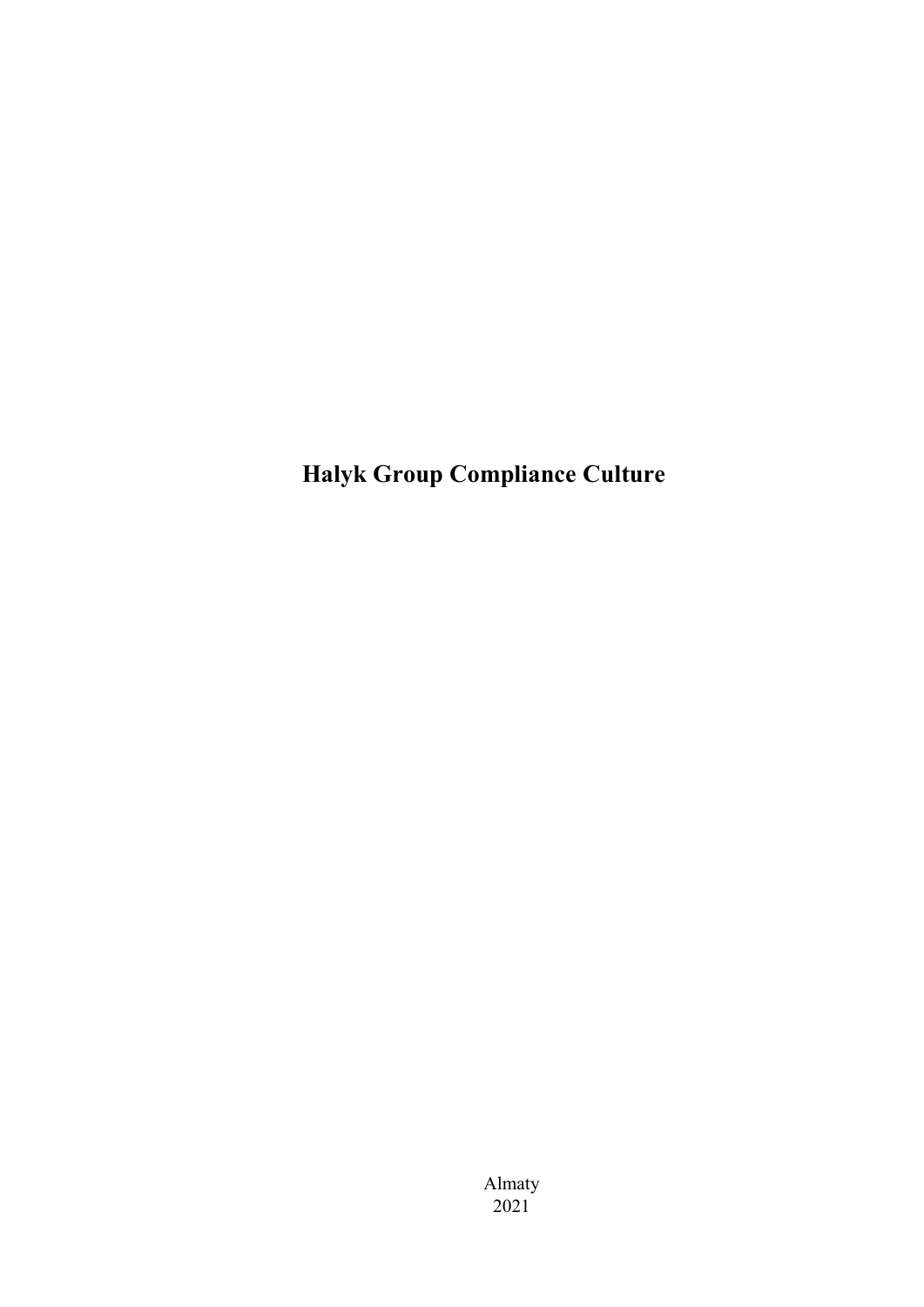#### Chapter 1. General Provisions

1. Halyk Group provides international level services across the territories of its business operation.

2. Halyk Group is aware of its responsibility for economic and social implications of its operations and implements a set of measures to promote the sustainable development of the community and the state.

3. Halyk Group makes efforts to develop favorable internal and external environment, which is consistent with the strategic interests of Halyk Group in terms of its commitment to open and transparent business, which can be understood by wider society.

4. Compliance culture is one of the key elements of corporate behavior, which enables to strengthen the reputation of Halyk Group in the Republic of Kazakhstan and abroad, unite Halyk Group around common values, reduce strategic, reputational, operational, compliance, and other risks, which finally contributes to capitalization and confirmation of Halyk Group status at the international level.

5. Halyk Group develops its compliance culture guided by the acquired experience, legislation of the Republic of Kazakhstan, applicable legislation of foreign countries, and international compliance standards.

6. This Compliance Culture of Halyk Group defines the key approaches and standards of compliance culture in Halyk Group, and establishes a single concept of work arrangement to ensure compliance with the requirements applicable to Halyk Group, legislation of the Republic of Kazakhstan and laws of foreign countries, as well as international compliance standards.

7. The IRD is binding upon all bodies, structural subdivisions, officials and employees of Halyk Group.

8. Halyk Group companies shall bring their internal regulatory documents in line with this IRD to the extent that they do not contradict the laws of the country of their location and (or) the statutory requirements.

# Chapter 2. Glossary

9. The following terms and abbreviations are used in this IRD:

1) Bank means JSC Halyk Bank;

2) Shell Bank a non-resident bank that has no physical presence in the country (territory) in which it is incorporated;

3) IRD means the Compliance Framework of Halyk Group;

4) Wolfsberg Principles mean anti-money laundering directives in the banking sector;

5) Halyk Group means the Bank and the Bank's subsidiaries;

6) Shell Company means a non-resident company that has no physical presence in the country (territory) in which it is incorporated;

7) International Sanctions mean enforcement measures of political, diplomatic or economic nature imposed by any international organization, government of a foreign country or competent public authority of a foreign country, that provide for a partial or full prohibition of trade, financial or other transactions with a country/territory and/or residents thereof that are subject to sanctions;

8) ML/FT means Money Laundering and Financing of Terrorism;

9) AML/CFT means Anti-Money Laundering/Combating the Financing of Terrorism;

10) FATF Recommendations mean a set of organizational and legal measures on creation of effective anti-money laundering and combating the financing of terrorism system in each country;

11) EU means the European Union;

- 12) FATF means the Financial Action Task Force on Money-laundering;
- 13) OFAC means the Office of Foreign Assets Control of the US Department of Treasury;

14) OFAC SDN List (Specially Designated Nationals List)/Non-SDN List (Non-Specially Designated Nationals List)/ SSI List (Sectoral Sanctions Identifications List) means a list of individuals and legal entities/countries/territories and/or residents thereof that are subject to trade, financial and other prohibitions/restrictions imposed by the USA;

15) UN means the United Nations.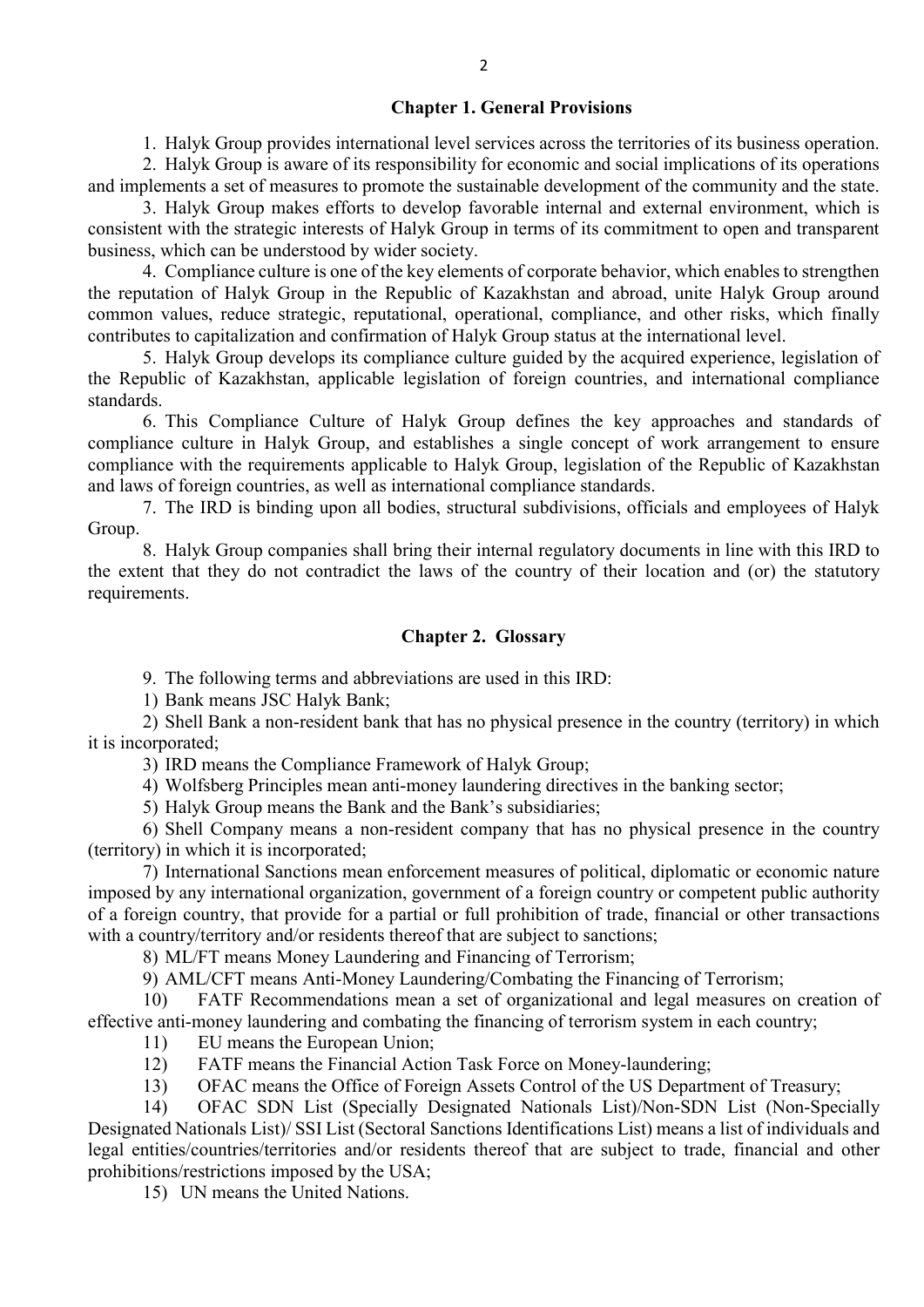## Chapter 3. Main goals and objectives

10. This IRD has been developed taking into account the legislation of the Republic of Kazakhstan, applicable laws of foreign countries, documents of the Basel Committee on Banking Supervision, FATF and the Wolfsberg Principles, and given the organizational structure of Halyk Group companies, the nature of products (services) provided by Halyk Group companies to their customers.

11. Implementation of the compliance culture in Halyk Group is aimed at:

 ensuring compliance of the Group and the Group employees with the legislation of the Republic of Kazakhstan, internal documents, applicable laws of foreign countries, and international compliance standards, including documents of the Basel Committee on Banking Supervision, FATF, and the Wolfsberg Principles;

 minimizing risks of adverse consequences related to losses caused by failure of Halyk Group and its employees to comply with the legislative requirements of the Republic of Kazakhstan, including regulatory legal acts of the competent authority, internal documents governing the procedure of service delivery, and applicable laws of foreign states and international standards, which affect the operations of Halyk Group;

preventing involvement of Halyk Group companies and employees in unlawful activities;

• implementation of a single intra-group approach to compliance risk management, including ML/FT risk for the purpose of their systematic minimization;

• conducting business in compliance with the business ethics and standards of Halyk Group.

12. The IRD has been developed with due consideration of the functional diversity and specific nature of Halyk Group's operations and is designed to contribute to:

• shaping the compliance culture in Halyk Group;

 recognizing the mission, values, principles and standards of compliance culture that guide the officials and employees of Halyk Group in their activities;

 ensuring consistency of Halyk Group's operations with the strategic goals and objectives of international compliance standards, including documents of the Basel Committee on Banking Supervision, FATF, and the Wolfsberg Principles;

 promoting the compliance culture as a philosophy of interaction of Halyk Group with its stakeholders;

ensuring the efficient and high quality corporate governance and risk management;

 strengthening and maintaining market leadership and promoting the compliance culture in Halyk Group;

• improving the transparency of business processes and efficiency of interaction with partners and counterparties of Halyk Group, enhancing the reputation and image of Halyk Group, increasing investment attractiveness and quality of business management.

# Chapter 4. Key Principles of Compliance Culture

13. The Compliance Culture is based on the following principles:

• the Compliance Culture is a part of Halyk Group's corporate culture;

• the Compliance Culture is an integral part of Halyk Group's operations;

• the Compliance Culture is supported, observed, and promoted at all levels starting with the management of Halyk Group to each of its employees;

- coordination of efforts in implementation, promotion of the compliance culture in Halyk Group;
- information exchange with Halyk Group companies on the issues of compliance culture;

 mutual assistance to Halyk Group companies in solving problems related to implementation and promotion of the compliance culture;

• regulatory compliance of Halyk Group in order to protect interest of its shareholder, customers, employees and keep the local and international financial markets stable; compliance with the applicable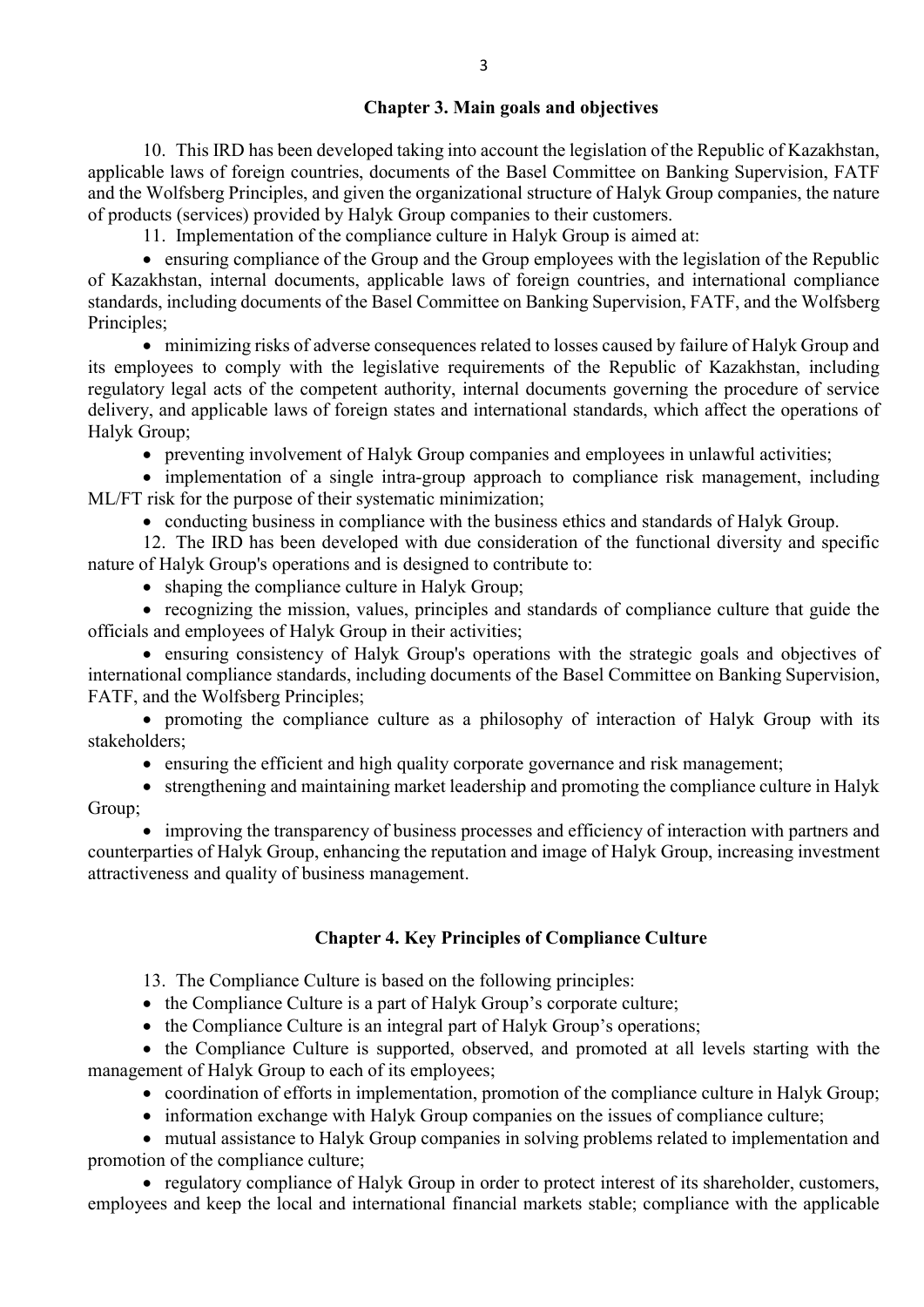laws and procedures in all countries of its operation;

 unconditional and unequivocal condemnation by Halyk Group of unlawful activities in any form or manifestation;

• developing and taking timely and adequate measures to avoid the risk of Halyk Group and its employees being involved in illegal activities.

# Chapter 5. Compliance with Applicable Laws

14. Halyk Group operates both in the Republic of Kazakhstan and abroad, and its business operations are governed by both national and international laws. Halyk Group complies with and operates within the requirements of the laws and regulations applicable to its operations.

15. Where the IRD establishes higher requirements or standards, Halyk Group companies shall be guided by the provisions hereof.

16. In the event of any discrepancy between the provisions of applicable laws of two or more countries, employees shall be entitled to seek advice from independent legal advisors in order to resolve legal conflicts as set forth in the internal documents.

## Chapter 6. Compliance with International Compliance Standards

17. Halyk Group complies with and operates within the framework of international compliance standards, including those of the Basel Committee on Banking Supervision, FATF, and the Wolfsberg Principles.

18. In order to implement the standards of good corporate governance set by the Basel Committee, Halyk Group employs the following mechanisms and principles, including but not limited to:

 consistency of corporate governance with the scale and nature of operations, structure, importance, risk profile, and business model of Halyk Group;

- single corporate culture;
- efficient risk management system;
- control over activities of Halyk Group's management and employees;
- providing stakeholders with the necessary information;
- ensuring regular external and internal audits of Halyk Group's operations and structure.

19. Halyk Group operates being guided by the Wolfsberg Principles and FATF recommendations and applies the following common standards, principles and approaches for the purpose of AML/CFT:

 unconditionally and unequivocally condemns money laundering and terrorism in any form and manifestation;

- assesses ML/FT risks and applies the risk-based approach;
- identifies customers (representatives thereof) and beneficiary owners;

• collects, verifies and stores information on customers (representatives thereof), beneficiary owners, and transactions;

 carries out a due diligence of customers (representatives thereof) and beneficiary owners in case of increased risk, including identification of the origin of customer funds and the financing source of transactions performed;

- updates information on customers (representatives thereof) and beneficiary owners;
- carries out monitoring of the customer transactions and activities;
- reports on operations to the competent authority;

 does not disclose that the transaction report or related information is sent / forwarded to the competent authority;

- complies with the international sanctions;
- discloses any risks and irregularities identified to management;
- provides training and information to its employees;
- implements the AML/CFT programs at the level of all branches, representative offices and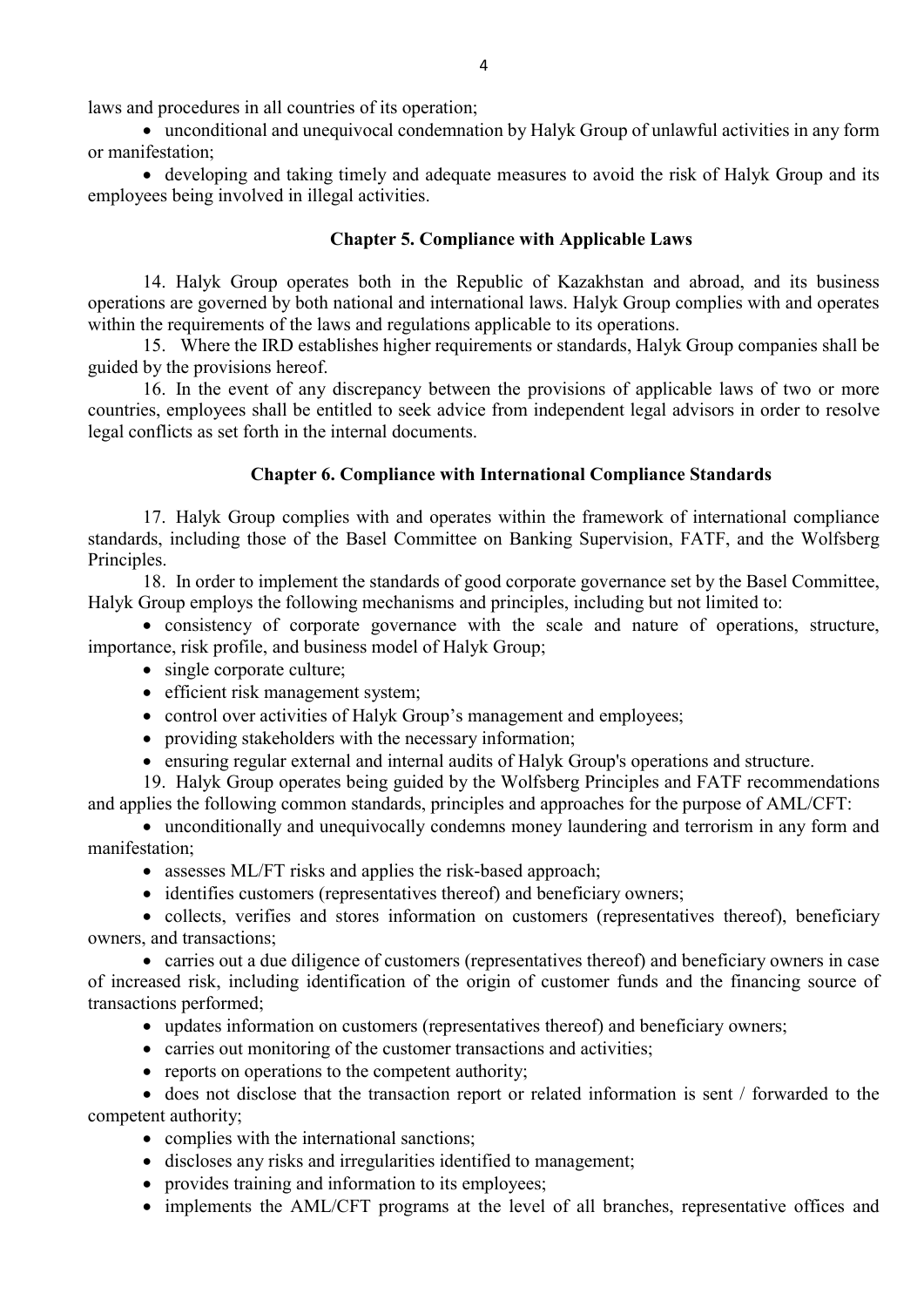subsidiaries;

evaluates the effectiveness of internal controls for AML/CFT purposes.

### Chapter 7. Compliance Risk Management

20. Halyk Group develops the effective compliance risk management system that ensures:

• the efficient operation of Halyk Group and consistency with its strategy, risk profile and risk appetite;

 compliance of Halyk Group and all of its employees with the legislation of the Republic of Kazakhstan, including regulations of the competent authority, internal documents regulating the procedure for service provision, applicable laws of foreign countries, and international compliance standards, including documents of the Basel Committee on Banking Supervision, FATF and the Wolfsberg Principles in AML/CFT area;

 Halyk Group's commitment to international standards of business conduct, compliance risk management and ethical principles;

• implementation of effective compliance risk management procedures to minimize risks and improve investment attractiveness and competitive advantage.

• compliance risk management is a part of the overall corporate culture of Halyk Group, which is based on the principles of integrity, honesty and openness.

21. The compliance risk management system is ensured by all employees of Halyk Group.

22. The Compliance Control Department is a structural subdivision, independent of any activities of the structural subdivisions, with the functions not combined with those of the internal audit service or subdivisions involved in operational (current) activities.

### Chapter 8. Internal Control

23. Halyk Group ensures that the internal control system is in place and is consistent with the current market environment, strategy, volume of assets and operations of the Group. The internal controls are aimed at the following:

 ensuring efficient operations of Halyk Group, including the effectiveness of risk management, asset and liability management, and safeguarding of assets;

 - ensuring that financial, regulatory and other reports are complete, accurate and are timely submitted to internal and external users;

• ensuring information security;

 - ensuring Halyk Group's compliance with the legislation of the Republic of Kazakhstan, applicable laws of foreign countries, and international compliance standards, including the documents of the Basel Committee on Banking Supervision, FATF, the Wolfsberg Principles on AML/CFT, and internal documents of Halyk Group

 - preventing Halyk Group and its employees from being involved in illegal activities, including fraud, errors, inaccuracies, deception, money laundering and financing of terrorism.

### Chapter 9. Anti-Money Laundering and Combating the Financing of Terrorism

24. Halyk Group unconditionally and unequivocally condemns money laundering and terrorism in any form and manifestation and targets the AML/CFT internal control programs to prevent services, operations and transactions, including international ones, from being used for money laundering and terrorist financing.

25. Halyk Group is committed to ensuring the regulatory compliance in relation to its business and maintains the culture of high integrity and zero tolerance for any violation of legal requirements applicable to Halyk Group business operations. This includes, among other things, supervising ML/FT risks, including timely identification, prevention of and effective response to the same.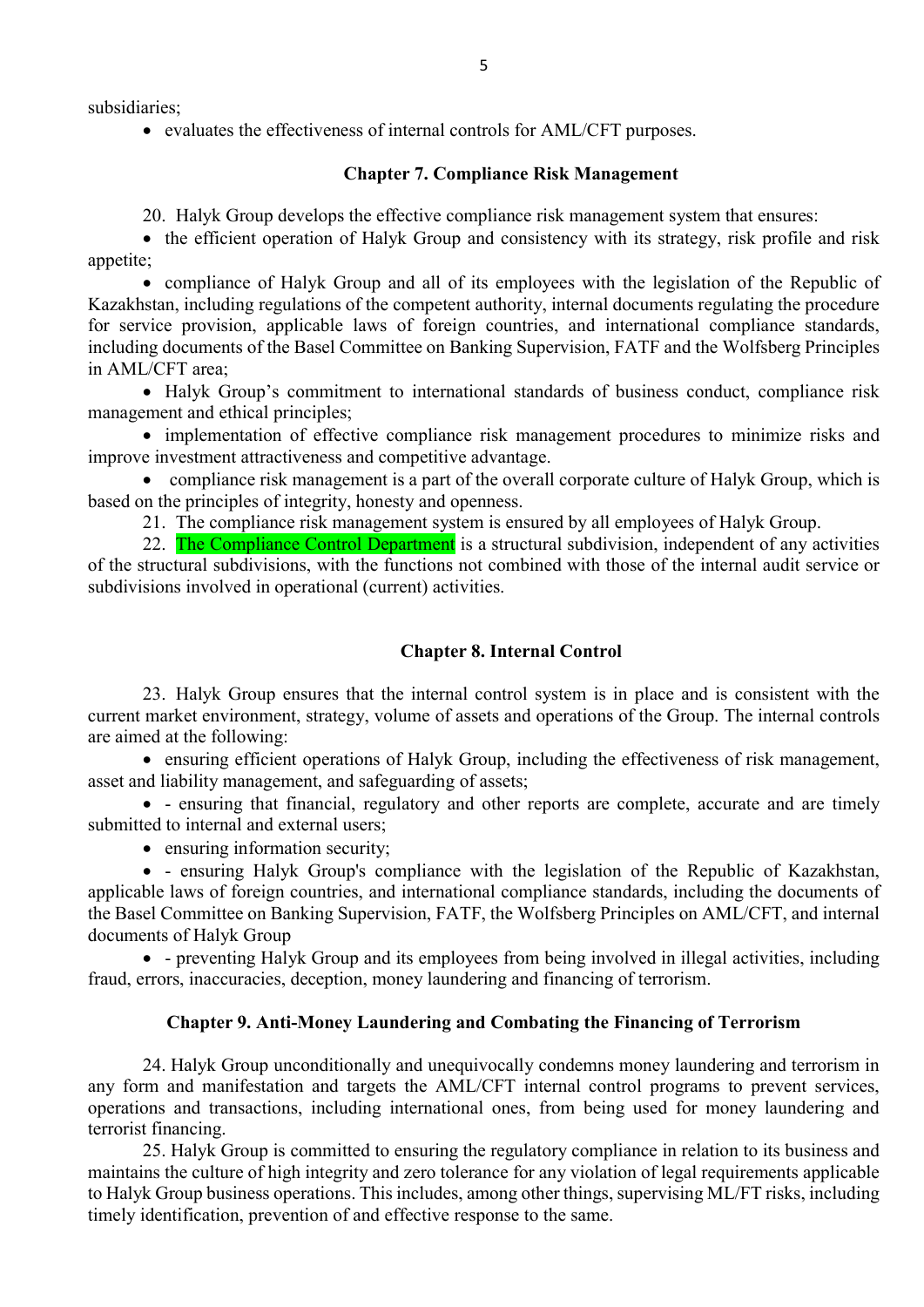26. To this end, as well as to establish the effective corporate governance system and internal control system for AML/CFT purposes, the ML/FT risk management system is implemented, which is based on the following principles:

- legitimacy and ethics;
- non-acceptance and intolerance of ML/FT in any form and manifestation;
- irreconcilable attitude to ML/FT manifestations:

• availability and implementation of an internal control program for AML/CFT purposes, aimed at preventing criminal activities related to ML/FT;

 mandatory AML/CFT due diligence of customers (representatives thereof) and beneficial owners, and entering into business relationships with those customers whose due diligence confirms their legal status, legitimacy and lawfulness of their activities;

• inadmissibility of establishing business relationships with shell companies, shell banks and banks that do not take AML/CFT measures;

• identification of individuals and legal entities subject to sanctions by the competent authority and/or international organizations (UN, EU), and/or countries, e.g. the United States (OFAC SDN List/Non-SDN List/ SSI List) in order to prevent them from initiating cooperation or conducting one-off transactions with such individuals and legal entities;

active involvement of Halyk Group officials and employees in AML/CFT activities.

27. In order to meet the requirements of AML/CFT legislation, recommendations of the Basel Committee on Banking Supervision, FATF and the Wolfsberg Principles, and to implement the ML/FT risk management system, Halyk Group has developed and approved the internal documents to define the following:

- the main goals, objectives, organization principles of the AML/CFT internal control system;
- a program for ML/FT risk management and AML/CFT internal control organization;

 - a single approach to due diligence of customers (representatives thereof) and beneficial owners, including identification of the origin of the customer's funds and the financing source of transactions carried out;

 monitoring and review of customer transactions, including review of complicated, unusual/suspicious transactions and transactions with characteristics corresponding to typologies, schemes and methods of money laundering and terrorist financing;

 identifying individuals and legal entities sanctioned by the competent authority and/or international organizations and/or countries;

AML/CFT training and education program for the employees of Halyk Group.

#### Chapter 10. Prevention of Misuse of Insider Information and Market Manipulation

28. Halyk Group ensures compliance with the legislation of the Republic of Kazakhstan and foreign laws regulating the use of insider information, and enhancing its business reputation, maintaining a high level of corporate governance and ensuring stability of Halyk Group.

29. In this regard, the internal document has been developed to determine the list of insider information, establish the procedure for control over disposal and use of the Bank's insider information, the Bank's subsidiaries and other legal entities in respect of which the Bank is recognized as an insider, the procedure and terms for disclosure thereof, maintenance of the list of insiders, define the restrictions imposed on insiders, and the liability for disclosure of insider information.

## Chapter 11. Final Provisions

30. Any matters that are not addressed/regulated hereby shall be governed by the relevant internal regulatory documents and laws of the state in which Halyk Group company is located.

31. The officers and employees of Halyk Group shall any failure to fulfill or improper fulfilment of this IRD in accordance with laws of the state in which Halyk Group company is located, the employment agreement and internal documents.